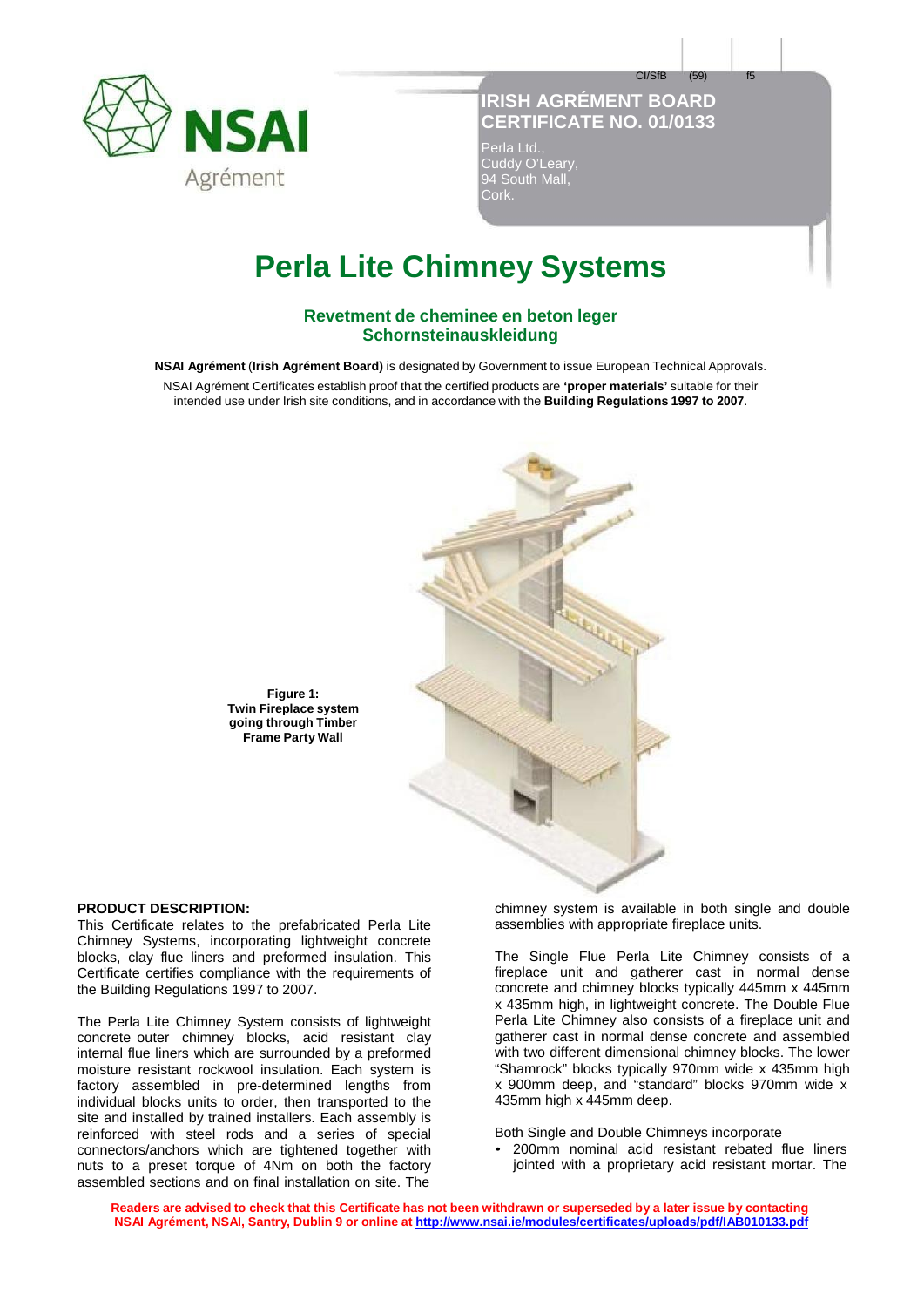

flue liners are surrounded with a high temperature **MANUFACTURE:**

Glass Reinforced Concrete corbels, Glass Reinforced Plastic covers and prefabricated dense concrete capping units.

### **USE:**

The Perla Lite Chimney Systems are designed to offer fast and efficient erection on site and are suitable for all types of domestic heating appliances. The systems are designed for use with both open fire and closed appliances with an output of up to 45kW and fueled by gas, oil or solid fuel consisting of coal, manufactured solid fuel, wood or peat. The systems are suitable for use in domestic prefabricated buildings such as Timber and Steel frame as well as traditional masonry construction.

Only one fuel appliance should be connected to each flue. Where the Double Perla chimney system is used in party walls in prefabricated steel and timber frame construction, the party walls of the system must be designed to accommodate the Perla chimney system.

It is essential that all Perla Lite Chimney Systems are assembled and installed in accordance with the requirements of this Certificate and the manufacturer's instructions.

# Part One / Certification

distributed and erected under licence by:

Croom Concrete Ltd., Off Church Road, Croom, Co. Limerick. Tel: 061 397479 Fax: 061 397479 Email: sales@croomconcrete.ie





### **1.1 ASSESSMENT** *Part B – Fire Safety*

In the opinion of NSAI Agrément, the Perla Lite Chimney Systems if used in accordance with this Certificate can meet the requirements of the Building Regulations 1997 to 2007, as indicated in Section 1.2 of this Certificate.

**D3 –** The materials used in the Perla Lite Chimney Systems, as certified in this Certificate, are comprised of proper materials fit for their intended use (see Part 4 of this Certificate).

**D1 –** The Perla Lite Chimney Systems when used in accordance with this Certificate can satisfy the requirements for workmanship.

# *Part A - Structure Part E –Sound*

The Perla Lite Chimney Systems, when installed in accordance with this Certificate and the manufacturer's instructions, have adequate strength and stability and can satisfy this Regulation provided that they are correctly installed and supported and the maximum height restrictions are observed as referenced in this Certificate (see Parts 2 and 3 of this Certificate).

**B3 (1) – Internal Fire Spread (Structure)** The Perla Lite Chimney System will retain its stability for a reasonable period in the event of a chimney fire.

### **B3 (2, 3) – Internal Fire Spread (Structure)**

**1.2 BUILDING REGULATIONS 1997 to 2007** The Perla Lite Chimney Systems used in accordance with this Certificate will inhibit the spread of fire and **REQUIREMENT:** The smoke within the building.

#### *Part D – Materials and Workmanship Part C – Site Preparation and Resistance to Moisture* **C4 – Resistance to Weather and Ground Moisture**

The Perla Lite Chimney Systems are fabricated from approved building materials and when assembled in accordance with this Certificate using traditional flashing and damp proofing materials can satisfy the requirements of this regulation. The fireplace units must be protected from contact with the ground by using traditional damp proofing materials.

#### **A1 – Loading E1 – Airborne Sound (Walls)**

When installed in accordance with this Certificate, the Perla Lite Chimney System can meet or exceed the requirements for airborne sound for walls (see Part 4 of this Certificate).

#### *Part J – Heat Producing Appliances* **J1 – Air Supply**

The Perla Lite Chimney System meets this requirement, however attention is drawn to the need to locate air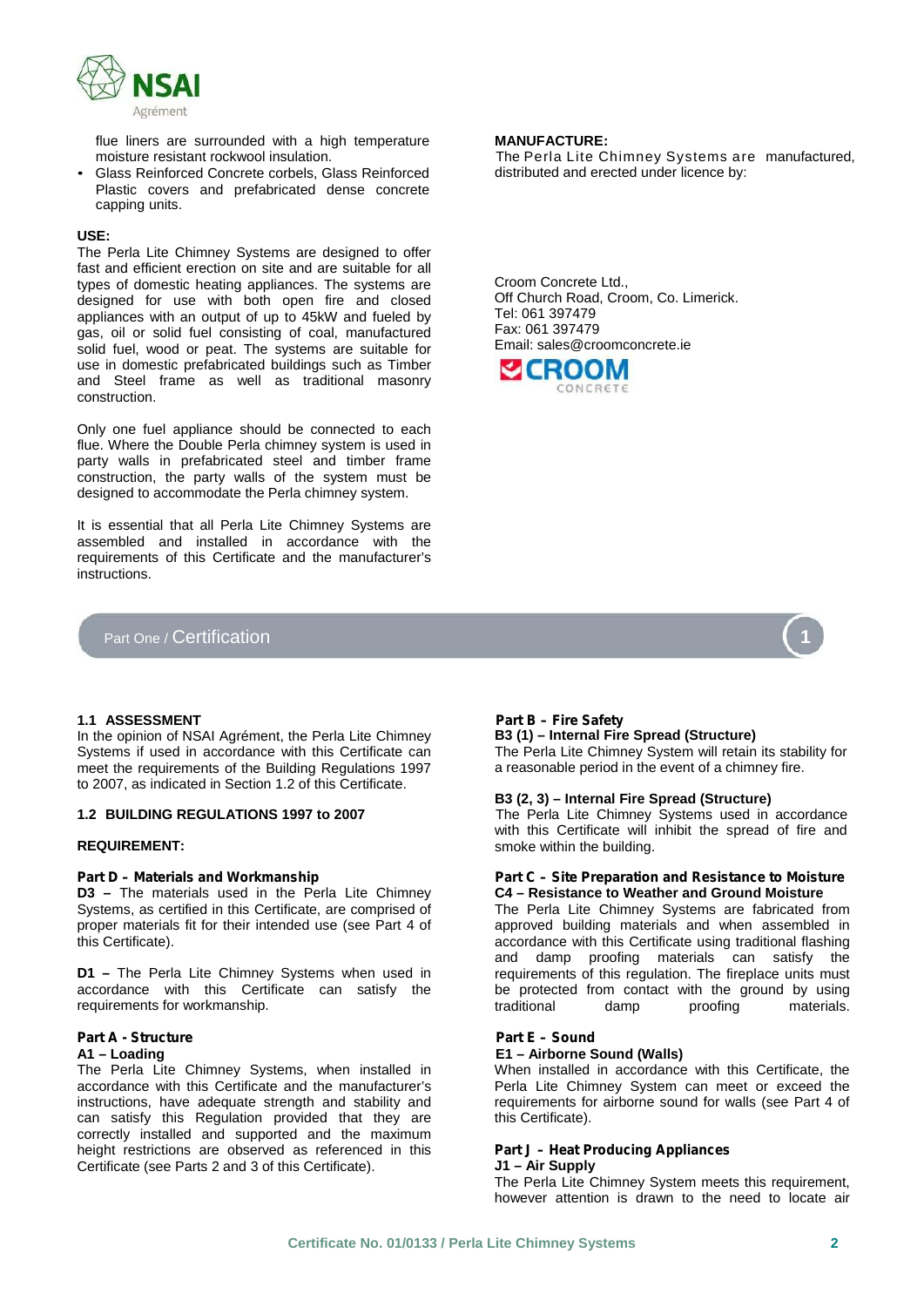

ducts to obviate draughts within the room where the chimney is located. The installation of the chimney system should comply with the conditions set out in Section 2.4 and Part 3 of this Certificate.

### **J2 – Discharge of Products of Combustion**

The Perla Lite Chimney System has adequate provision for the discharge of the products of combustion to the outside air, as the flues, flue pipes and chimney of the chimney system have been assessed as being of: **J3 – Protection of Building**

- 
- cleaning and efficient working of the appliance.
- 
- Are lined with suitable materials. Are constructed at roof level so as to discharge in <sup>a</sup> safe manner.

Where chimney stacks are constructed at roof level so as to assist in the discharge of products of combustion, the heights of the chimney stack should be in accordance with Section 4.4 of this Certificate.

• Sufficient size. When used in accordance with Part <sup>4</sup> of this Certificate, • Contain openings only necessary for inspection, the Perla Lite Chimney System can meet the requirements of this Regulation.

# Part Two / Technical Specification and Control Data **2**



### **2.1 PRODUCT DESCRIPTION 2.1.3 Clay Flue Liners**

The Perla Lite Chimney Systems are fabricated to order in pre-determined assembled lengths incorporating the requisite fireplace unit in the first section. The second section consists of lightweight concrete blocks with clayrebated liners and preformed moisture resistant rockwool insulation. The third section is similar to the second but also may include the corbel and is topped off with the capping. Each system is delivered to site and contains all the materials necessary to construct a chimney from the base to the chimney pot.

The lightweight blocks/sections have holes cast in each corner which are used to locate the steel reinforcing rods during assembly. The 12mm diameter steel reinforcing rods which originate in the fireplace unit extend up<br>through the chimney system. Special chimney system. Special connectors/anchors are used to join the rods between sections thus giving continuous reinforcing over the full length of the chimney system. When the system is fully assembled on site a pre-determined torque of 4Nm is applied to the reinforcing rods.

Each chimney system is installed on site by trained and approved contractors who operate under the guidance of Perla Ltd.

Externally exposed chimneys must be finished in brickwork, rendered and/or have the special glass reinforced plastic (GRP) cover fitted above the roofline. Traditional roof flashing must be used with all finishes.

The Perla Single and Double Fireplace Units are manufactured from normal density concrete (see Table 1 for dimensions and weights).

### **2.1.2 Lightweight Blocks**

The single lightweight block is used for the full length with the single fireplace unit (Figure 2).

For the double chimney two separate lightweight block types are used in the lower assembly. These consist of a "Shamrock" block measuring 970mm x 435m x 900mm (ref. Figure 4) and the "standard" blocks measuring 970mm x 435mm x 445mm (ref. Figure 3).

The clay flue liners used in both single and double chimneys are rebated, with a nominal internal diameter of 200mm and a nominal working length of 400mm meet the requirements of IS EN 13502:2002 *Chimneys – Requirements and test methods for clay/ceramic flue terminals* and IS EN 1457:1999 *Chimneys – Clay/ceramic flue liners – Requirements and test methods.*

It should be noted that solid fuel burning open fires require a chimney with an internal diameter of not less than 200mm.

- Ancillary Items:<br>• Corbels and cappings
- Glass fibre reinforced plastic cover (for above roof line with specified)
- Reinforcing bars
- Connectors/anchors, nuts and washers
- Masonry stainless steel or galvanised steel ties
- Timber frame stainless steel ties (with provision for restrained vertical movement).

#### **2.2 MANUFACTURE 2.2.1 Fireplace Units**

The fireplace units are cast in steel moulds and are made from normal density concrete and are air cured. Threaded anchors are cast into the concrete to receive the steel reinforcing rods.

**2.2.2 Perla Lite Flue Blocks 2.1.1 Fireplace Units** The flue blocks for both chimney types are manufactured from lightweight concrete. Liapor, an expanded clay aggregate and Ordinary Portland Cement are used in a lightweight concrete designed mix to give a pre-determined strength and density. A Liapor concrete mix is also used for infilling the voids around the insulated flue liners in the Shamrock blocks which are used in the lower assembly of a double chimney system.

> Special accessory blocks incorporating soot doors and blocks to facilitate side entry stoves and boilers are also manufactured from lightweight concrete for both chimney types.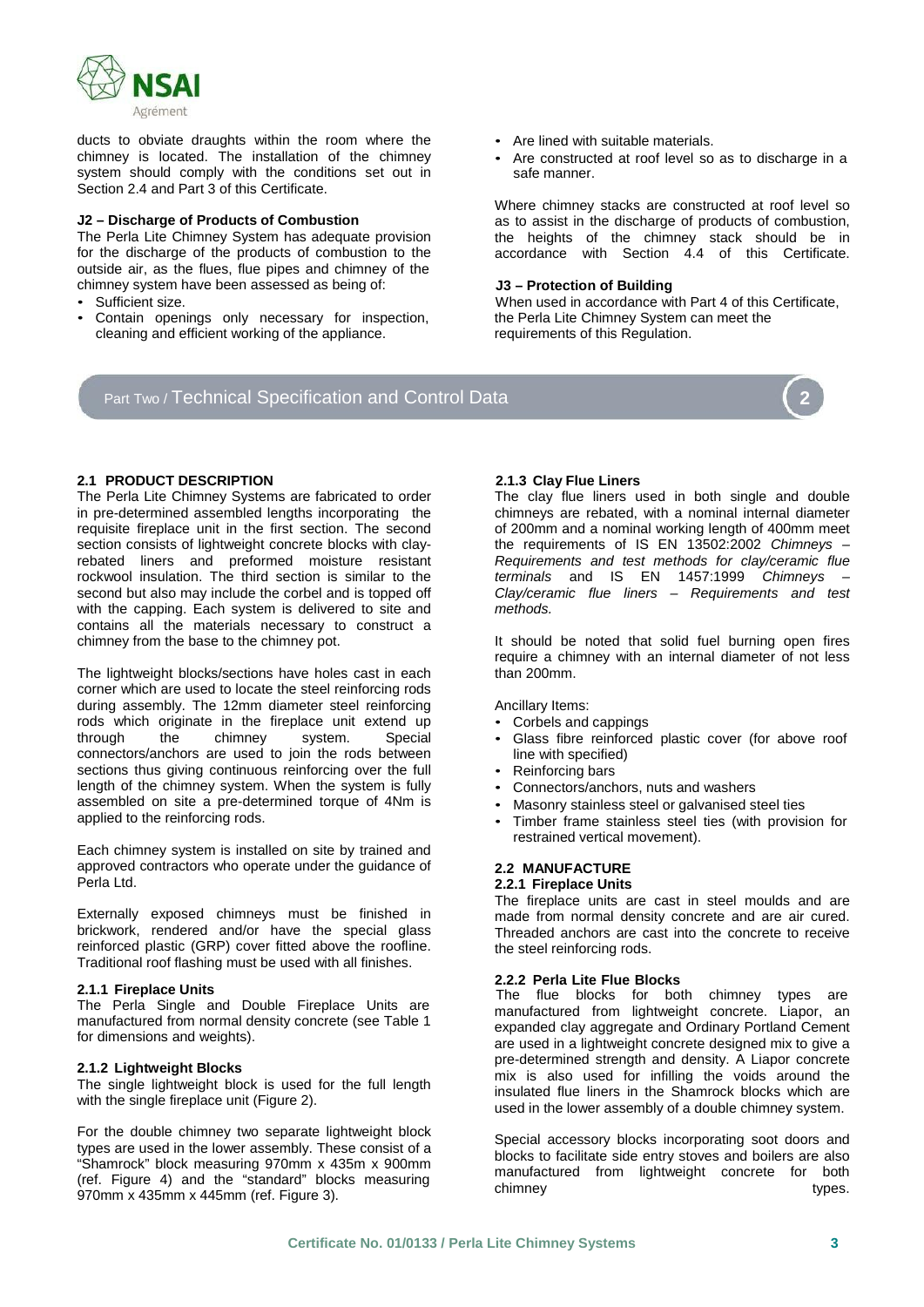

| <b>Product</b>        | <b>Volume</b>        | Weight  | <b>Dimensions</b>                      |                                           | <b>Concrete</b>             |
|-----------------------|----------------------|---------|----------------------------------------|-------------------------------------------|-----------------------------|
| Single Fireplace      | $0.205 \text{ m}^3$  | 490 kg  | (W) 880 mm<br>(H) 920 mm<br>(D) 480 mm |                                           | <b>Dense Concrete</b>       |
| <b>Twin Fireplace</b> | $0.443 \text{ m}^3$  | 1065 kg | (W) 970 mm<br>(H) 920 mm<br>(D) 960 mm |                                           | Dense Concrete              |
| <b>Shamrock Block</b> | $0.124 \text{ m}^3$  | 173 kg  | (W) 970 mm<br>(H) 435 mm<br>(D) 900 mm |                                           | Lightweight Aggregate + OPC |
| Standard Blocks*      | $0.095 \text{ m}^3$  | 114 kg  | (W) 970 mm<br>(H) 435 mm<br>(D) 445 mm |                                           | Lightweight Aggregate + OPC |
| Single Flue Block*    | $0.045 \text{ m}^3$  | 46 kg   | (W) 445 mm<br>(H) 435 mm<br>(D) 445 mm |                                           | Lightweight Aggregate + OPC |
| <b>Single Corbel</b>  | $0.0152 \text{ m}^3$ | 24 kg   | (W) 725 mm<br>(H) 75 mm<br>(D) 725 mm  |                                           | <b>GRC</b>                  |
| <b>Twin Corbel</b>    | $0.0244 \text{ m}^3$ | 46 kg   | (W) 1250 mm<br>(H) 75 mm<br>(D) 725 mm |                                           | <b>GRC</b>                  |
| Single Capping        | $0.0471 \text{ m}^3$ | 53 kg   | (W) 890 mm<br>(H) 55 mm<br>(D) 890 mm  | (W) 630 mm<br>$(H)$ 90 mm<br>$(D)$ 630 mm | <b>Dense Concrete</b>       |
| <b>Twin Capping</b>   | $0.0645 \text{ m}^3$ | 110 kg  | (W) 1330 mm<br>(H) 55 mm<br>(D) 860 mm | (W) 1145 mm<br>$(H)$ 90 mm<br>(D) 600 mm  | <b>Dense Concrete</b>       |

\* Special blocks with soot doors and blocks to facilitate side entry stoves and boilers are also available.

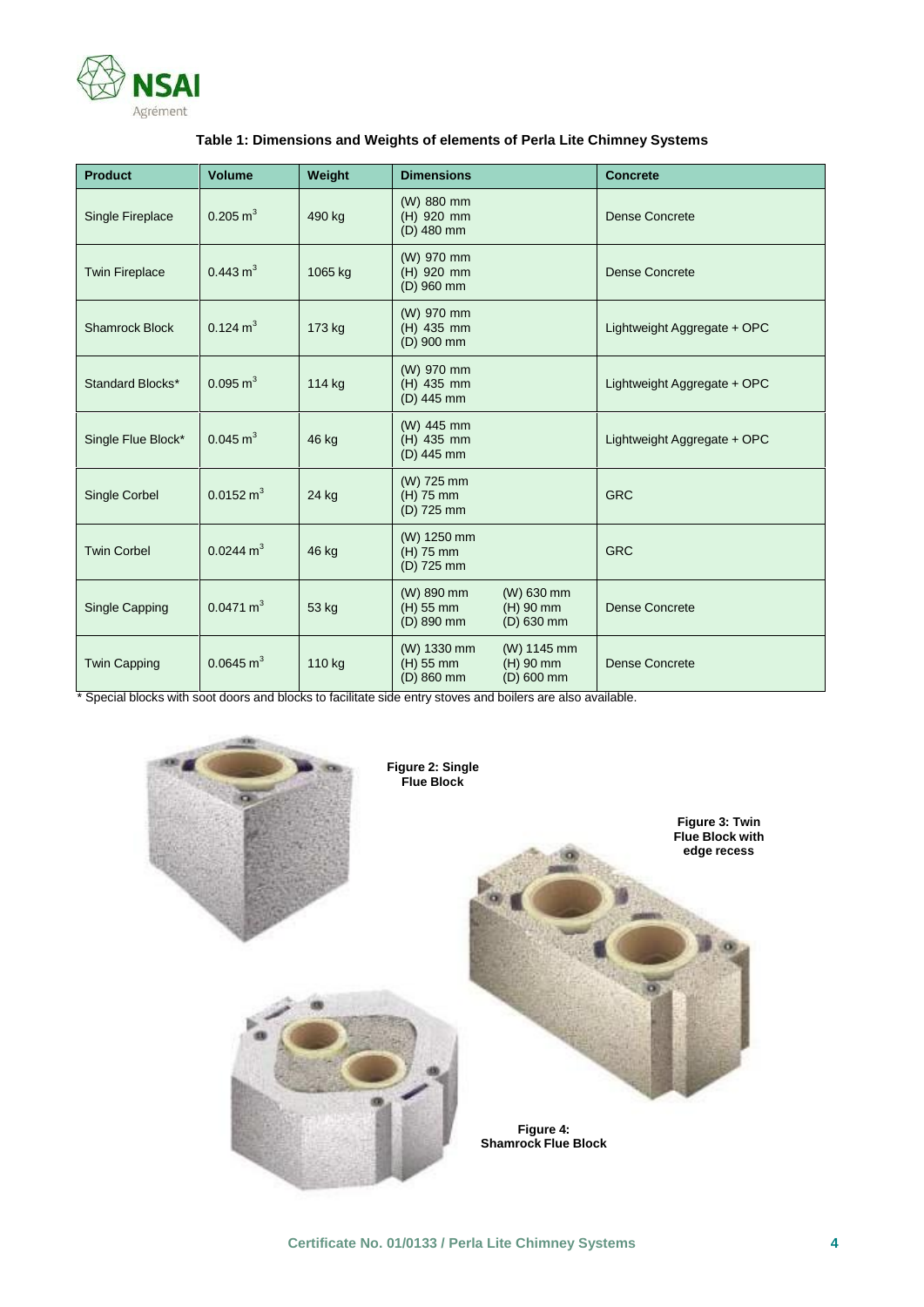

Inner refractory clay flue liners are manufactured to IS EN 1457:1999.

### **2.2.4 Corbels**

The precast corbels used in the Perla Lite Chimney Systems are manufactured from Glass Reinforced Concrete (GRC).

### **2.2.5 Cappings**

The precast cappings used in the Perla Lite Chimney<br>Systems are manufactured from normal dense concrete.

### **2.2.6 Covers**

The special covers used in the Perla Lite Chimney Systems are manufactured from Glass Reinforced Plastic (GRP). When specified these are used above the roof line of the system as a replacement for brick facing or render.

Special proprietary connectors/anchors, nuts and washers are used with the 12mm steel rods in the Perla Lite Chimney Systems.

Quality control procedures are operated to check the density, dimensions and crushing strengths of the manufactured Perla Lite Blocks, Corbels and Cappings.

The quality of all imported materials is monitored on an ongoing basis.

The fabricated sections of the Perla Lite Chimney are delivered to the site and each section has markings indicating the NSAI Agrément logo and Certificate number. Instructions for storage on site, mechanical handling and the final assembly of the Perla Lite Chimney systems are the responsibility of the manufacturer.

# **2.5 INSTALLATION**

- 1. Ensure adequate scaffolding, ladders and Health & Safety equipment before any work is commenced
- 2. At all times hard hats, hi visibility vests and
- 3. Check Perla Chimney components on site before erection. Replace or repair any parts which have been damaged on site, and record the data.
- 4. Mark out the exact location of the chimney, and agree location with site supervisor.
- 5. Place DPC on the concrete slab and cover with layer of mortar.
- 6. Using a crane or other suitable lifting equipment, lift the base section into place, level and plumb. This base section is normally 3.14m high.
- 7. The timber frame is then erected, including the roof
- 8. Remove the lifting plate by unscrewing the four top nuts. Retighten the nuts on the four threaded bars by using a 19mm socket and torque wrench, ensuring the threaded bars are centred in the metal cups. Cut the four protruding threaded bars down to 10mm above the block, and file the top of the bars.
- **2.2.3 Flue Liners** 9. Place fire cement around the top of the flues ensuring a continuous bead of fire cement around the flue. Place a layer of mortar on top of the block, and place safety spacers 30mm deep on top of the mortar.
	- 10. Carefully unscrew two of the threaded bars of section 2 diagonally.
	- 11. Lift section 2 of the Perla Chimney system with a crane or other suitable equipment into place – use of a safety rope attached to the chimney is<br>recommended in windy weather. recommended in windy weather.
	- 12. Carefully connect the two loosened threaded bars of section 2 and connect them to base section bars using connectors provided.
	- 13. Remove the safety straps from the flues.
	- 14. Lower the flues and ensure good bond between upper and lower flues.
	- 15. Remove 30mm safety blocks and lower section 2, connect remaining two bars.
	- 16. Lower section 2 and plumb chimney.
- **2.2.7 Accessories** 17. Remove the lifting plate on section 2 by unscrewing the four top nuts. Retighten the nuts on the four threaded bars by using a 19mm socket and torque wrench, ensuring the threaded bars are centred in the metal cups.
- **2.3 QUALITY CONTROL** 18. For section 3, repeat as per items 8 to 17, cut the protruding bars flush with the top of the block after the nuts have been tightened using a torque wrench.
	- 19. The contractor or their agents finish the roof, i.e. leated, felted, the chimney flashed as per a conventional chimney and either tiled or slated.
	- 20. The installer places a roofing ladder on the roof.
- **2.4 DELIVERY, STORAGE AND MARKING** 21. The GRP cover is then cut to the pitch of the roof.
	- 22. The GRP cover is lifted up on the scaffolding using a teleporter or other suitable lifting equipment.
	- 23. The GRP cover is placed down over the chimney and secured using a coarse thread screw with a white plastic washer and cap.
	- 24. A bed of mortar is placed on top of the chimney. The chimney cap is then lifted up on the chimney using a teleporter or other suitable lifting equipment and bedded in place.
	- 25. A flue liner is then inserted as a flue terminal and the top of the chimney is haunched with mortar to throw off rain water.
	- and advise the site supervisor of any problems.<br>
	At all times hard hats, hi visibility vests and the roof ladder is removed.
	- harnesses are to be used when working at height. 27. For the Single Chimney, two stainless steel or galvanised steel U-shaped brackets are fixed around the chimney, one at first floor and the second in the attic space. These brackets must have provision for 20mm of vertical movement to allow for timber shrinkage.
		- 28. For the Double Chimney, two stainless steel or galvanised steel angle brackets are fixed either side of the chimney. These angles must be long enough to span at least two roof joists – this is to allow for adequate fixing of the bracket.
		- 29. All tools are packed up.
	- trusses, by the contractor or their agents. 30. Before leaving the site, the installer must obtain a signature from the site supervisor.
		- 31. This is the general method of placing chimneys.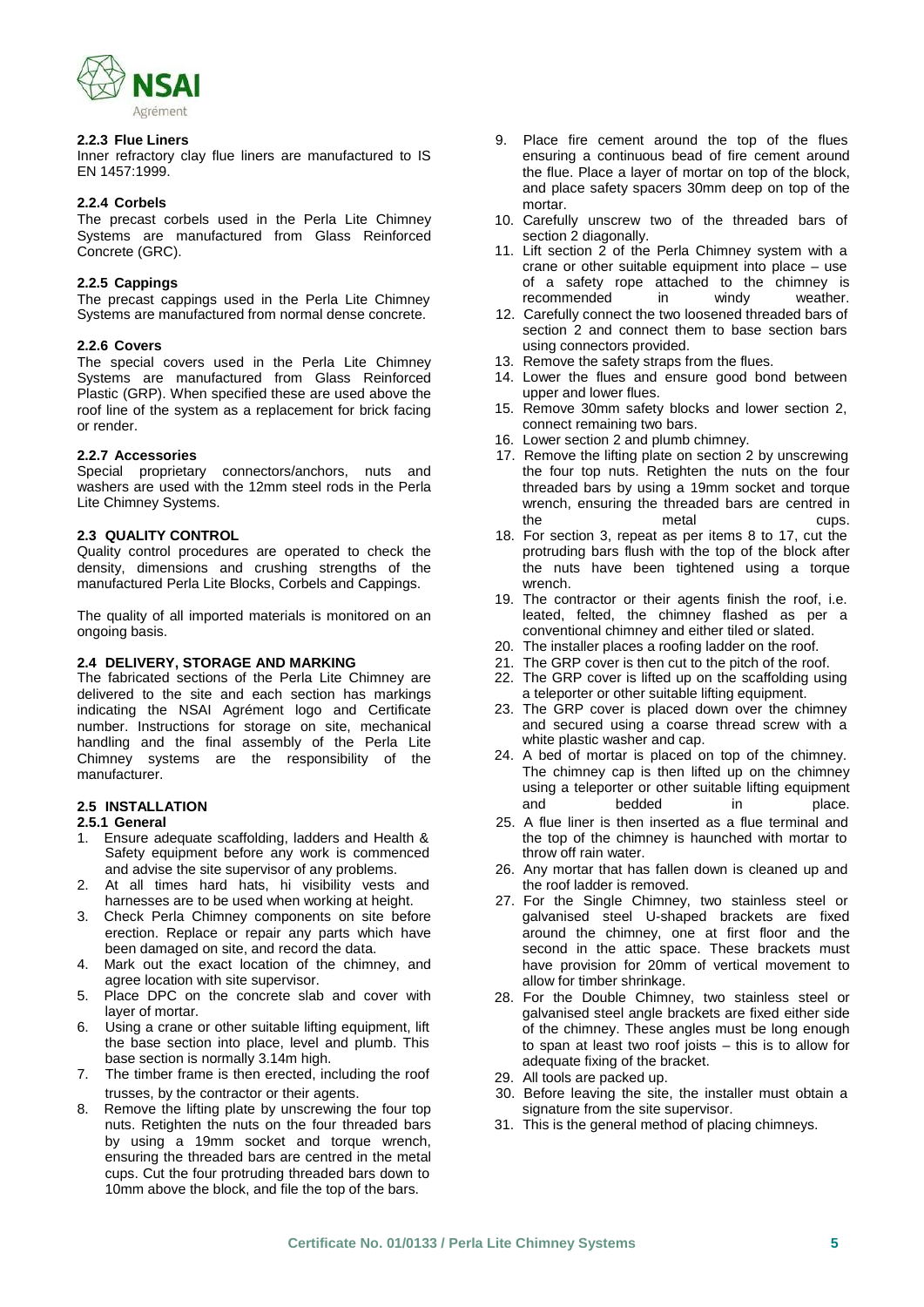

The Perla Chimney System is factory assembled to order. Where the Double Perla Chimney used in party walls in prefabricated steel and timber frame construction the party walls of the system must be designed to accommodate the Perla Chimney System.

Installation must be carried out in accordance with this Certificate and the manufacturer's instructions.

Installation of the Perla Lite Chimney does not present any undue difficulty when installed within traditional or system-built dwellings.

### **Installation achieves an appreciable saving in site time over traditional block or brick masonry chimneys.**

Chimneys exposed externally must be either clad in brickwork, rendered or fitted with the proprietary GRP cover and secured to the roof members using stainless steel straps. Where brick cladding is used above the roofline, it is supported on a corbel unit (see Figure 10). The opening in the roof must be suitably trimmed by timber fixed to the roof members. The detailing where the chimney passes through the roof, the junction between the chimney units, the sarking felt and flashing is similar to that for a traditional block/brick chimney except that the sawing (or cutting) of grooves is not permitted. Otherwise the flashing of the chimney at the roof level is the same as for a traditional masonry chimney construction. Prior to the application of the plaster or rendering coats, the flashing may be held in position by bonding it to the chimney units using proprietary adhesive.

The chimney must be terminated so as to prevent discharge gases from entering the building in which it is installed, or any adjacent building.

The height and location of the chimney above the roofline must be in accordance with the Technical Guidance Document to Part A of the Building Regulations 1997 to 2007.

Only one appliance or open fire is to be used per flue.

### **2.5.2 Foundation**

The Perla Chimney Systems are constructed from lightweight concrete blocks and lintels. As these blocks are lighter than normal density blockwork, a conventional concrete foundation is adequate.

### **2.5.3 Constructional Hearths**

A constructional hearth must be provided to all Perla Chimney Systems. The constructional hearth should be constructed in accordance with the TGD to Part J, Section 2.18 and 2.19 of the Building Regulations 1997 to 2007. The installation of the constructional hearth is the responsibility of the main contractor.

- **2.5.4 Trimming at First Floor Level** Floor joists running parallel or perpendicular to <sup>a</sup>
- Where the chimney passes through the ceiling a gap should be left, this gap should be 40mm for structural timbers or 30mm for a concrete ceiling. The gap is then filled with a 100mm strip of

rockwool or similar non-rigid, non-combustible

- material.<br>To comply with the Building Regulations 1997 to 2007 the chimney must be constructed so that:
	- (a) There is a minimum separation distance of 200mm between the flue and combustible material.
	- (b) There is a minimum separation distance of 40mm between the outer surface of the chimney and any combustible material. Floorboards, skirting, dado, picture rail, mantelshelf or architrave are excluded in condition (b).

#### **2.5.5 Party Walls in Steel/Timber Frame Construction**

During installation of the plasterboard slabbing, a 50mm wide dry wall adhesive or other proprietary intumescent material is placed into the edge recess (see Figure 3) of the Perla Lite Double Chimney System. The plaster slabs are then fixed into the recess and fitted to the stud partitions in the traditional way (see Figures 7 and 8). All gaps around the chimney must be packed with 100mm high density rockwool.

Before any slabbing commences it is necessary to check that all firestopping has been installed and that no voids have been left unfilled in party walls and all necessary stainless steel strapping has been correctly fixed in place. In the case of timber frame construction, the strap must have provision for 20mm of vertical movement to allow for timber shrinkage (in a two storey high dwelling).

### **2.5.6 Rendering/Plastering of Chimneys**

Chimneys exposed externally throughout their length must be either clad in brickwork or rendered. The internally exposed faces of the Perla Lite Chimney Blocks can be plastered on the exposed faces or boxed in with plasterboard and skim coated.

The chimney breast to all chimney systems must be dry lined or plastered on the three exposed faces. The plasterboard sheets used in the dry lining are fixed to the chimney breast using dabs of drywall adhesive at not greater than 600mm centres. A 50mm wide dry wall adhesive ribbon must be applied along all edges of the dry lining, e.g. around openings. Fire stopping at the junction of ceiling and chimney is achieved by using a continuous fillet of dry wall adhesive. Where the chimney faces of a Perla Lite System are left exposed in an uninhabited attic, it is not necessary to render the surfaces, however all exposed chimney blockwork must be rendered.

### **2.5.7 Chimney Stack with Brick or Block Cladding**

For chimneys that require a brick or block cladding a corbel and chimney tray are provided with the system.<br>Weep holes are required in all brickwork.

- The GRC corbel is placed on the Perla Lite chimney block as shown in Figure 10. This gives the support for laying the required number of brick or blockwork courses to reach chimney DPC tray level, generally two courses of brickwork is sufficient.
- Continue to build the chimney blocks on the corbel. inserting the DPC tray at the appropriate level.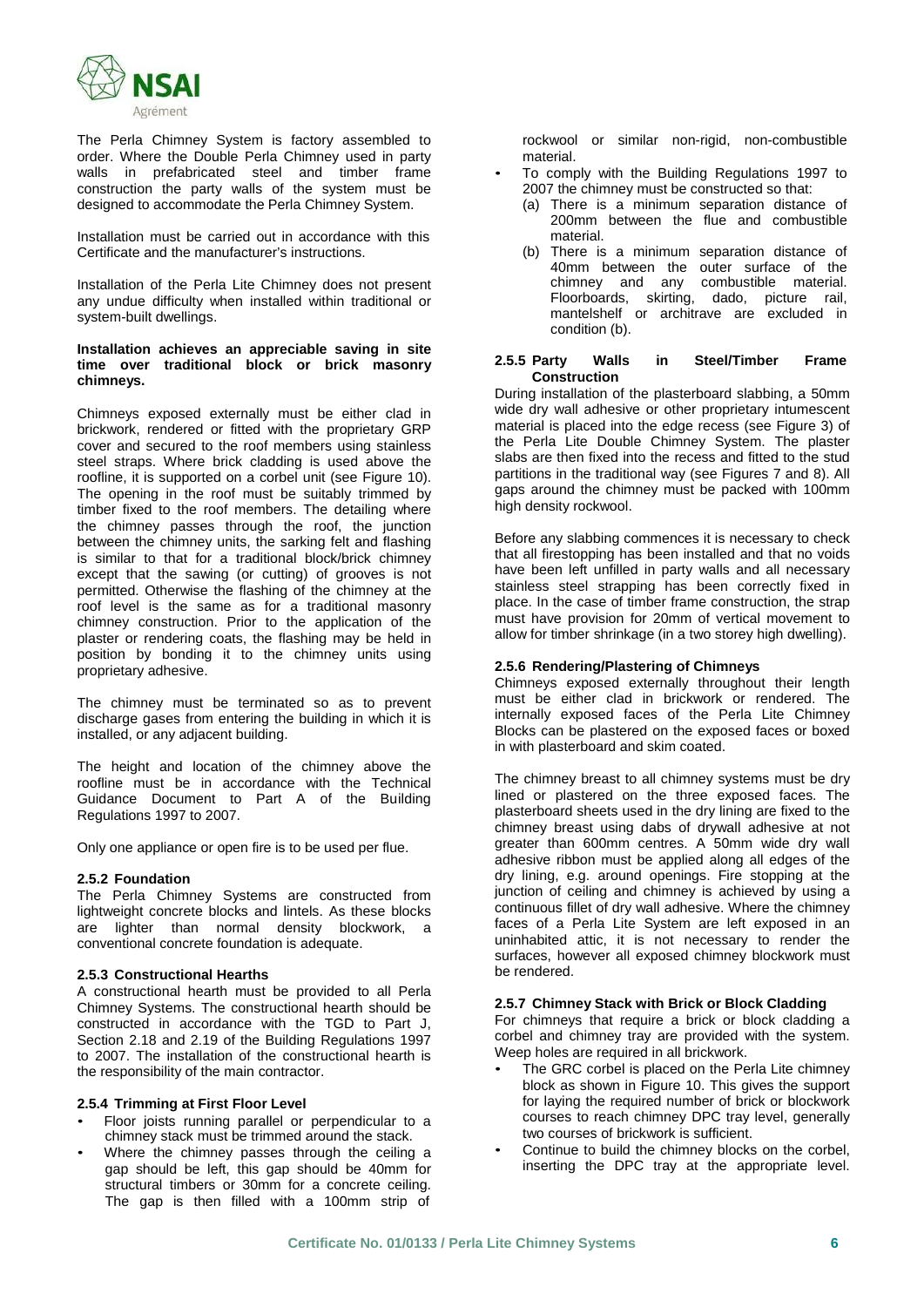

### **2.5.8 Inspection of Installed System**

Once the Perla Lite Chimney System has been installed the following should be inspected:

- 
- All joints in blockwork have been checked.<br>• All fire stops and spacers are properly located and secured in accordance with this Certificate and the
- manufacturer's installation instructions.<br>The fitting of terminal and roof flashing above the corbel should be inspected before scaffolding is removed.

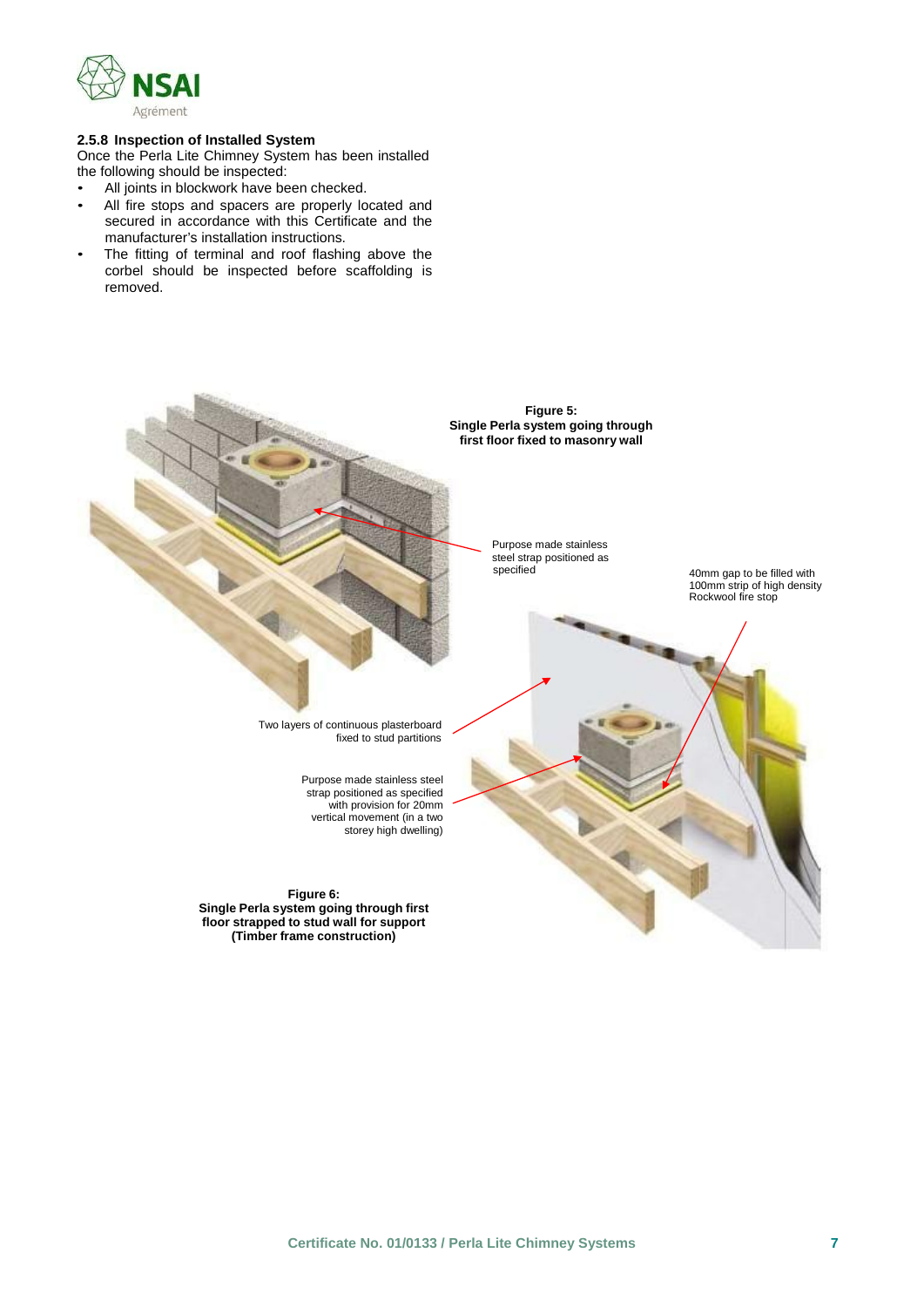

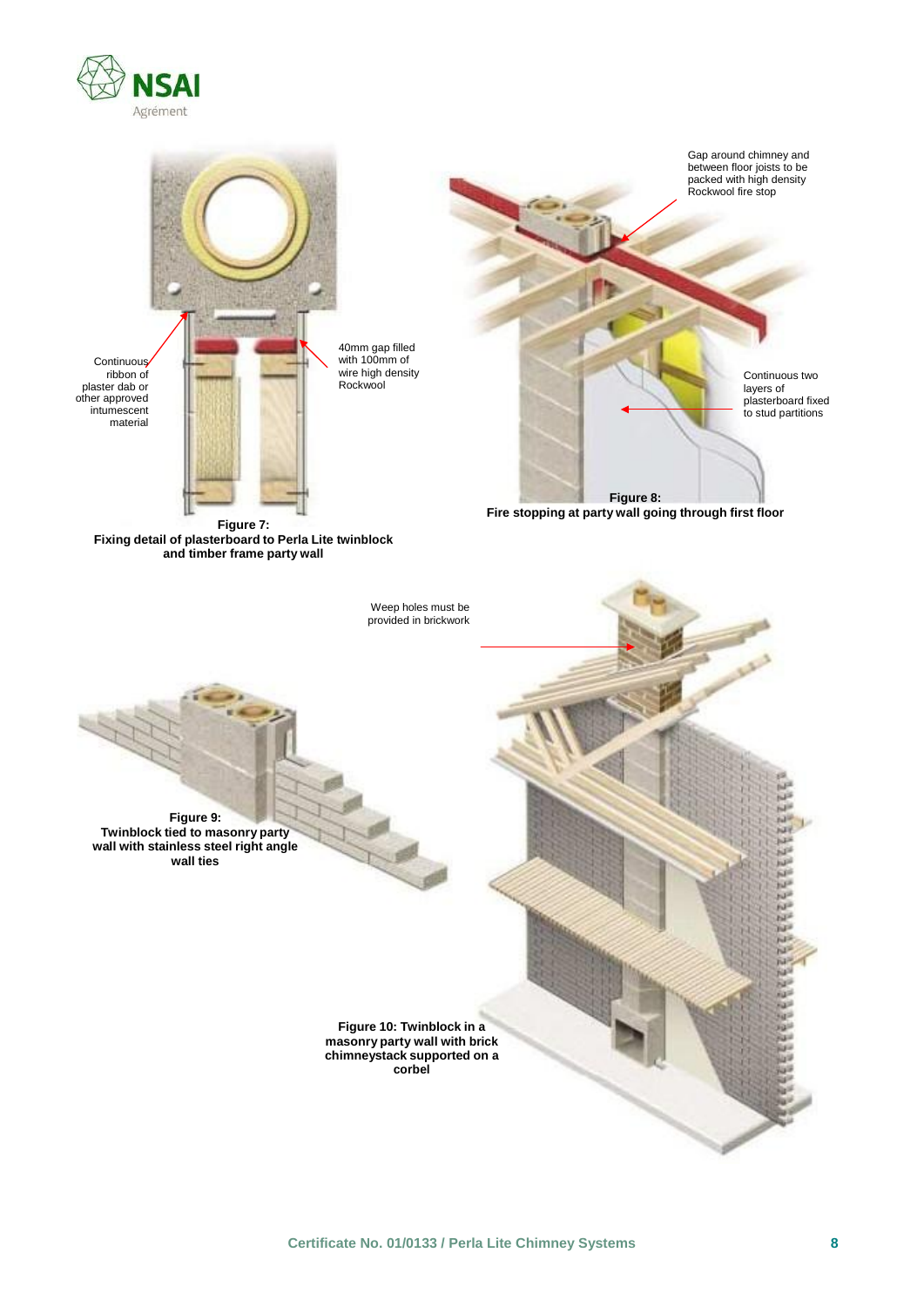

### Part Three / Design Data **3**

Perla Lite Chimney System, when installed in accordance with this Certificate, will perform in a safe and satisfactory manner when used in domestic housing or commercial/industrial buildings with a heat output of up to 45kW. The chimney systems can be used in conjunction with gas, oil or solid fuel burning appliances as described in Section 4 of this Certificate. The term 'solid fuel' relates to those fuels listed in Appendix A of BA 1846-1:1994 *Glossary of terms relating to solid fuel burning equipment – Domestic appliances.*

Each flue in a Perla Lite Chimney is for a single appliance with an output not exceeding 45kW.

#### **3.2 DESIGN REQUIREMENTS**

The Perla Lite Chimney System is designed to be suitable for open fire and closed heating appliances that might be installed during the lifetime of the dwelling. The size and formation of fire openings must be in accordance with BS 1251:1987 *Specification for open fireplace components* and BS 8303-1:1994 *Installation of domestic heating and cooking appliances burning solid mineral fuels – Specification for the design of installations*. Appliances must allow access to the chimney for cleaning.

The design of the chimney must be in accordance with normal good practice. For example, the chimney must be terminated so as to prevent discharge gases from re entering the building, or entering any other adjacent building. The structure to which the chimney system is attached must be in accordance with the relevant Codes of Practice and Standards. **Only one appliance or open fire per chimney must be used.**

The Perla Lite block units comply with the general recommendations for materials for flue block chimneys contained in BS 6461-1:1984 *Installation of chimneys and flues for domestic appliances burning solid fuel (including wood and peat) – Code of practice for masonry chimneys and flue pipes.*

Completed chimneys should be left to cure for 4 to 5 days before the appliance is used. Normal good practice dictates that initial fires in completed chimney systems should be small and then gradually increased to full operating capacity.

Where a chimney is built up from foundation level, it must be supported on a concrete foundation designed in accordance with normal good practice. This foundation must reach a frost-free depth i.e. approximately 1m below ground level if the chimney system is installed externally or approximately 400mm below floor level if the chimney system is installed internally in the building.



### **3.1 GENERAL 3.4 CONNECTION TO STRUCTURE**

The chimney units should not be bonded into the building structure, but external chimneys must be tied to the structure at not more than three block unit intervals and at the point of departure from the roofline, using the specified stainless steel ties (see Figures 5 and 6). Consideration must be given to the effects on the adjacent structure of the loads imposed by the chimney fixings. Internal chimneys must be tied to the structure using the specified stainless steel wall ties at eight block unit intervals; the necessary support must be provided during and after construction by the intermediate floors and by the timber trimming at roof level. For timber frame constructions the stainless steel wall ties must be provided with vertical slots which will facilitate vertical movement of approximately 20mm in a two storey high dwelling.

### **3.5 FLOOR DETAIL**

Where the chimney system passes through concrete floors, a sliding joint must be made using mineral wool or similar non-combustible material. Bonding between the chimneys and the floor or structure must be avoided. A minimum clearance of 40mm must be maintained between the outer surface of the chimney block and timber structural members such as joists and rafters. After the units have been positioned, the gap must be filled with mineral wool having a minimum density of 25  $-30$ kg/m $^2$ .

### **3.6 CAVITY WALLS**

When an external chimney is erected the design and installation of the flue connection to the appliance must be in accordance with BS 6461-1:1984. Particular care must be taken to comply with the weather details for the connection flue where it passes through the cavity wall.

### **3.7 AIR SUPPLY**

Heat producing appliances are required to be provided with an adequate supply of air for combustion of fuel and for efficient operation of the chimney or flue. For this reason a Perla Lite Chimney System must be located where the chimney has adequate air supply (ventilation). The chimney system can be used with solid fuel, oil and gas burning appliances. The following are the ventilation<br>requirements for the respected fuels. requirements for the respected fuels.

#### operating capacity. **(i) Solid Fuel Burning Appliances with output rating not more than 45kW**

**3.3 FOUNDATION** The ventilation requirements must comply with Table 1 Section 2 of TGD to Part J of the Building Regulations 1997 to 2007.

### **(ii) Oil Burning Appliances with output rating up to 45kW**

The ventilation requirements should comply with cl. 4.1 of TGD to Part J of the Building Regulations 1997 to 2007.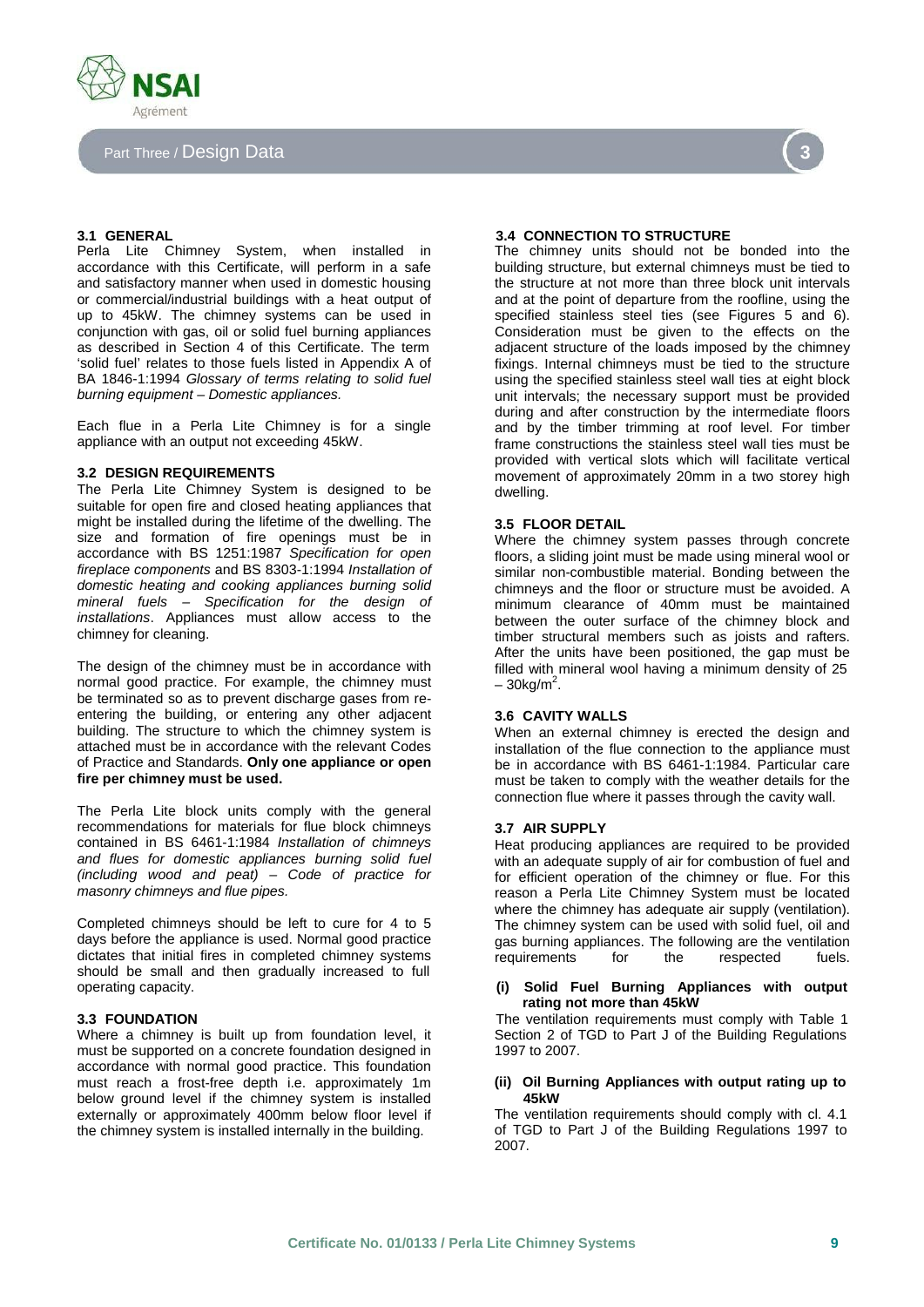

## Part Four / Technical Investigations **4**

The Perla Lite Chimney Systems incorporating the 200mm nominal diameter clay flue liners are suitable for use with open fires and appliances fuelled with gas, oil and solid fuels. Appliances must be installed in accordance with the manufacturer's instructions. Reference should also be made to BS 1251:1987, BS 6461-1:1984 and BS 8303-1:1994.

#### **4.2 COMMERCIAL AND INDUSTRIAL USE NOT EXCEEDING 45kW OUTPUT**

The Perla Lite Chimney Systems are suitable for use with gas, oil and solid fuel appliances. Installations in this category shall be under the design and supervision of a Chartered Heating Engineer. The intervally unnecessary to box in the chimney, except

It should be noted that only 200mm nominal diameter clay flue liners are used in Perla Lite Chimney Systems.

#### **4.3.1 General**

The individual components of the Perla Lite Chimney Systems are sufficiently strong to withstand mechanical handling during normal fabrication in the factory, transportation to the site and prescribed site handling.

The manufacturer will fabricate, transport and be responsible for the installation of the Perla Lite Chimney on the site.

#### **4.3.2 Perla Lite Chimney System**

Stability of the chimney system is achieved with the 4 No. vertical steel rods inserted full length through the lightweight blocks and attached to the dense concrete fireplace unit. In addition, stainless steel straps are fixed to adjacent walls at the recommended intervals.

### **4.4 HEIGHT OF CHIMNEYS**

All chimney systems must be adequately tied in to the roof structure of the building in order to resist lateral wind loads.

The maximum permissible chimney height above the roofline is generally 1.1m. However, where the basic wind speed does not exceed 44m/s (Zone A, TGD to Part A of the Building Regulations 1997 to 2007; see also BS 6399-2:1997 *Loading for buildings – Code of practice for wind loads*), the height may be increased to 1.4m. Alternative arrangements will required to be based on structural design calculations. Measurement of chimney height above roofline to be taken from the highest exit point from the roof to the top of the chimney capping.

The outlet of the chimney above the roofline for a particular installation must be in accordance with the Building Regulations 1997 to 2007 requirements (TGD to Part J, Diagram 1, Paragraph 2.4).

**4.1 DOMESTIC APPLIANCES** The basic compressive strength for Perla Lite Chimney blocks can be taken at a nominal value of 5Mpa (5N/mm<sup>2</sup>) net cross sectional area.

#### **4.5 PROXIMITY OF COMBUSTIBLE MATERIAL**

The recommended arrangements for spacing and packing between the chimney and any structural timber are deemed adequate to prevent excessive drying out of the timber or the occurrence of a fire hazard risk. The spacing must be maintained throughout the chimney height but the requirement does not apply to floorboards, skirting boards, dado rails, picture rails, mantelshelves or architraves.

to maintain the specified 40mm clearance between the face of the chimney block and any combustible material, e.g. in an airing cupboard or insulated roof space.

**4.3 STRENGTH AND STABILITY DEV** Dry lining must be bonded to the faces of the chimney with plaster dab bonding at not greater than 600mm centres and a 50mm wide dry wall adhesive ribbon must be applied along all edges of individual panels of dry lining and along all continuous cut edges of the dry lining, e.g. around fireplace openings.

> The clay flue liners in the Perla Lite Chimney System, when installed in accordance with this Certificate in domestic chimneys, will meet the requirements of the Building Regulations 1997 to 2007 in relation to proximity of combustible materials.

#### **4.6 SOUND**

The Certificate holder has carried out extensive laboratory and field tests on the Perla Lite Chimney System. Tests and assessments were conducted in accordance with IS EN ISO 140-4:1999(2004) *Acoustics – Measurement of sound insulation in buildings and of building elements – Field measurements of airborne sound insulation between rooms.* All test results met the requirements laid out in Table 1 of the Technical Guidance Document to Part E of the Building Regulations 1997 to 2007 in relation to airborne sound between rooms (sample test results are laid out in Table 2).

| <b>Wall Tested</b>             | <b>Airborne Sound</b><br><b>Individual Values</b> |  |
|--------------------------------|---------------------------------------------------|--|
| Bedroom Front to Bedroom Front | $49.3 \text{ dB}$                                 |  |
| Bedroom Rear to Bedroom Rear   | 60.7 dB                                           |  |
| Kitchen to Kitchen             | 65.1 dB                                           |  |
| Living Room to Living Room     | 62.8 dB                                           |  |
| <b>Overall result</b>          | 59.5 dB                                           |  |

Note: This acoustic test was carried out to obtain the Airborne Sound Transmission value of the walls between a pair of semi-detached houses – the chimney breast travels up to the roof as part of the party wall in the living room and front bedroom. **Table 2: Sample Sound Test Results**

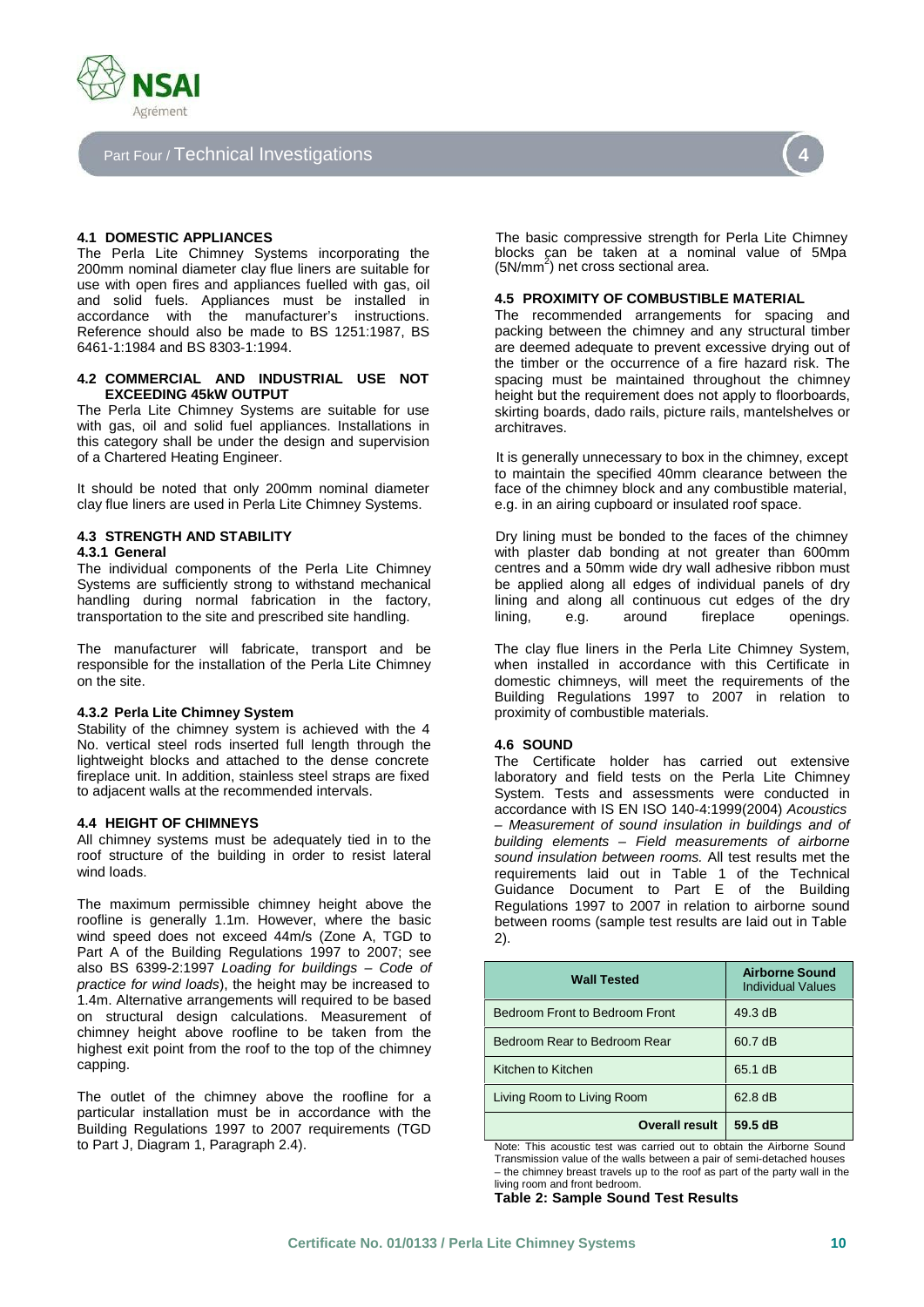

The materials used in the Perla Lite Chimney System are durable in terms of their resistance both to natural weathering and flue conditions.

Provided the appliance connected to the chimney is maintained properly and not misused, the Perla Lite Chimney will have a minimum life of 50 years.

### **4.8 INSPECTION AND CLEANING**

The Perla Lite Chimney Systems present no difficulties for cleaning.

Normal chimney cleaning with brushes should be carried out preferably at the start of the heating season, to ensure that the flue is not obstructed. However, the frequency of chimney sweeping will depend on many factors i.e. type of fuel and quantity used and method of operation of appliance. The interval of inspection and cleaning will be determined by user experience but under no circumstances should this be less frequent than once a year.

If a chimney fire occurs the chimney should be inspected afterwards to ensure its suitability for continued use.

### **4.9 TESTS AND ASSESSMENTS WERE CARRIED OUT TO DETERMINE THE FOLLOWING:**

As part of the assessment tests were carried out by Ceram Building Technology on a Perla Lite Chimney System to determine the temperatures of a timber framed wall in close proximity to the flue block system exhausting gases at  $1000^{\circ}$ C (soot fire conditions). From this test it was concluded that with a soot fire temperature of  $1000^{\circ}$ C maintained in the chimney flue for a period of 4 hours, there would be no risk of fire in any combustible materials in close proximity to the chimney system.

## Part Five / Conditions of Certification **5**

**5.1** National Standards Authority of Ireland ("NSAI") following consultation with NSAI Agrément has assessed the performance and method of installation of the product/process and the quality of the materials used in its manufacture and certifies the product/process to be fit for the use for which it is certified provided that it is manufactured, installed, used and maintained in accordance with the descriptions and specifications set out in this Certificate and in accordance with the manufacturer's instructions and usual trade practice. This Certificate shall remain valid for five years from date of issue so long as:

- (a) the specification of the product is unchanged.
- (b) the Building Regulations 1997 to 2007 and any other regulation or standard applicable to the product/process, its use or installation remains unchanged.
- (c) the product continues to be assessed for the quality of its manufacture and marking by NSAI.

**4.7 DURABILITY** For concrete flue blocks, IS EN 1858:2003 *Chimneys – Components – Concrete flue blocks* states that the maximum temperature of adjacent combustible materials shall not exceed 100°C when related to an ambient temperature of  $20^{\circ}$ C when tested at a temperature of 1000°C over a period of 30 minutes.

> Tests by Ceram Building Technology were also carried out to IS EN 1457:1999 on the clay flue liners to determine:

- Thermal properties
- Acid resistance
- Proof load
- Air leakage
- Sweeping resistance
- **Bulk density**
- Water absorption

### **4.10 OTHER INVESTIGATIONS**

Visits were made to the manufacturing plant and building sites to assess practicability of fabrication and installation procedures.

The adequacy of documented quality control procedures was assessed both in relation to manufactured components in the factory, site installation instructions and also imported materials.

No failure of the product in use has been reported to NSAI Agrément.

- (d) no new information becomes available which in the opinion of the NSAI, would preclude the granting of the Certificate.
- (e) the product or process continues to be manufactured, installed, used and maintained in accordance with the description, specifications and safety recommendations set out in this certificate.
- (f) the registration and/or surveillance fees due to NSAI Agrément are paid.

**5.2** The NSAI Agrément mark and certification number may only be used on or in relation to product/processes in respect of which a valid Certificate exists. If the Certificate becomes invalid the Certificate holder must not use the NSAI Agrément mark and certification number and must remove them from the products already marked.

**5.3** In granting Certification, the NSAI makes no representation as to;